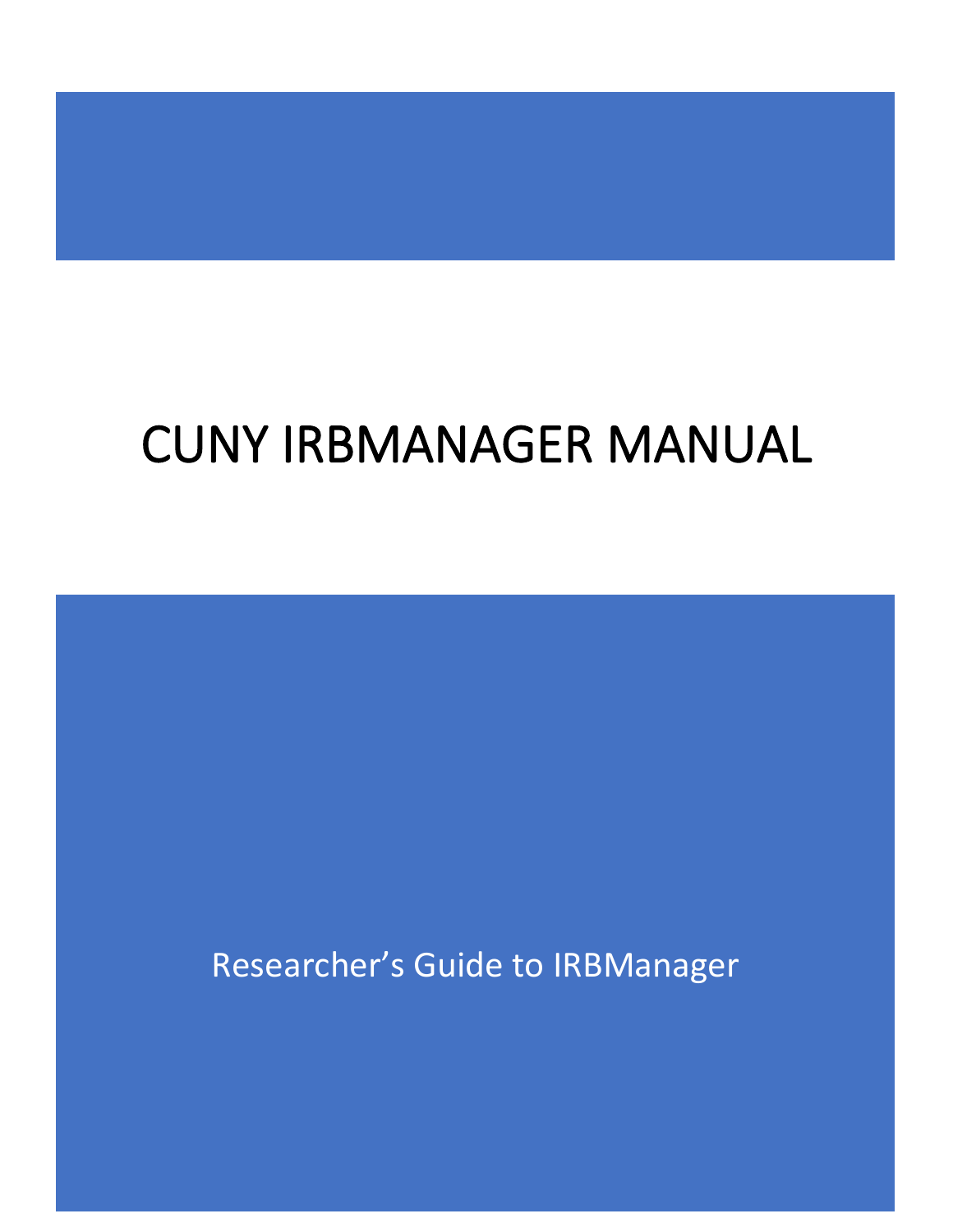# Table of Contents

| 1.  | Logging into IRBManager (New/Existing Users) 2          |  |
|-----|---------------------------------------------------------|--|
| 2.  | Linking CITI Certifications to IRBManager Profile  3    |  |
| 3.  |                                                         |  |
| 4.  |                                                         |  |
| 5.  |                                                         |  |
| 6.  |                                                         |  |
| 7.  |                                                         |  |
| 8.  | Creating Continuing Review XForms 8                     |  |
| 9.  |                                                         |  |
|     |                                                         |  |
|     | 11. Copying existing Initial Application xForms for new |  |
|     |                                                         |  |
|     |                                                         |  |
|     | 12. Creating HRPP IRB of Record XForms  10              |  |
|     | 13. Transferring IDEATE protocols into IRBManager 10    |  |
|     | 14. Faculty Advisor Approval Instructions  12           |  |
|     | 15. Information Requested by the IRB Office 13          |  |
| 16. |                                                         |  |
|     | 17. Creating PDF of Completed IRB Application  15       |  |
|     | 18. Uploading Documents as Attachments  15              |  |
| 19. |                                                         |  |
|     |                                                         |  |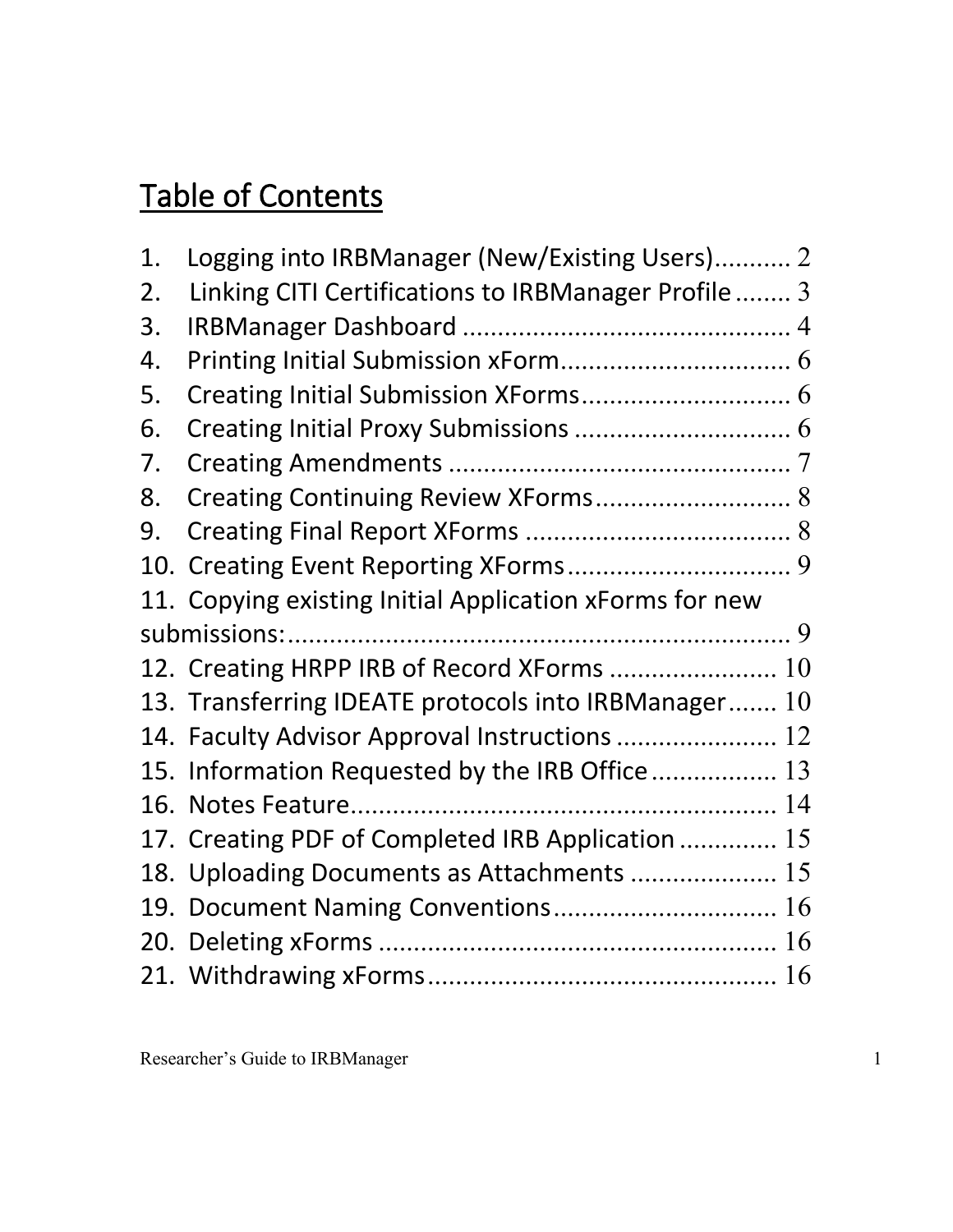# <span id="page-2-0"></span>**1. Logging into IRBManager (New/Existing Users**)

| ogin | THE GREATEST<br>Urban University<br>In the World                                                                                                                                                                                                                                                                                                                                                                                                                                                                                                        |
|------|---------------------------------------------------------------------------------------------------------------------------------------------------------------------------------------------------------------------------------------------------------------------------------------------------------------------------------------------------------------------------------------------------------------------------------------------------------------------------------------------------------------------------------------------------------|
|      | THE GREATEST<br>URBAN UNIVERSITY<br><b>THE WORLD</b><br>To login using<br>CUNY Login click here                                                                                                                                                                                                                                                                                                                                                                                                                                                         |
|      | Copyright @2000-2021 Tech Software. All Rights Reserved.<br>2021.7.5861.0/Release/cd7273c   GCWAWS1   2021-08-16 17:06:15Z   0.023s<br>Powered By (>) IRBManager                                                                                                                                                                                                                                                                                                                                                                                        |
| ii.  | Enter your CUNYFirst username/password<br><u>CŲ</u>                                                                                                                                                                                                                                                                                                                                                                                                                                                                                                     |
|      | <b>Web Applications Login</b><br>If you are logging into a University cloud service offering, such as<br>Dropbox or Microsoft Office 365 for Education, you agree to abide by<br>the terms in the CUNY Acceptable Use of University Data in the Cloud<br>policy.<br>Log in with your CUNY Login credentials:<br>Login to IRBManager<br>Username<br>Password                                                                                                                                                                                             |
|      | Login<br>> Forgot Password > New User<br>> Forgot Username > Manage your Account<br>Production environment<br>PROTECT YOUR PERSONAL INFORMATION AND PRIVACY<br>ONLY enter your CUNY Login password on CUNY Login websites<br>(ssologin.cuny.edu and login.cuny.edu). NEVER share it with others or<br>enter your CUNY Login password elsewhere without the approval of<br>your campus IT department. More information on CUNY's policies<br>regarding user accounts and credentials can be found in the<br>Acceptable Use of Computer Resources Policy. |

**i.** Go to: [https://cuny.my.irbmanager.com](https://cuny.my.irbmanager.com/) and click on **BLUE** click here link.

**iii.** Once logged in you should be on your *Home* page.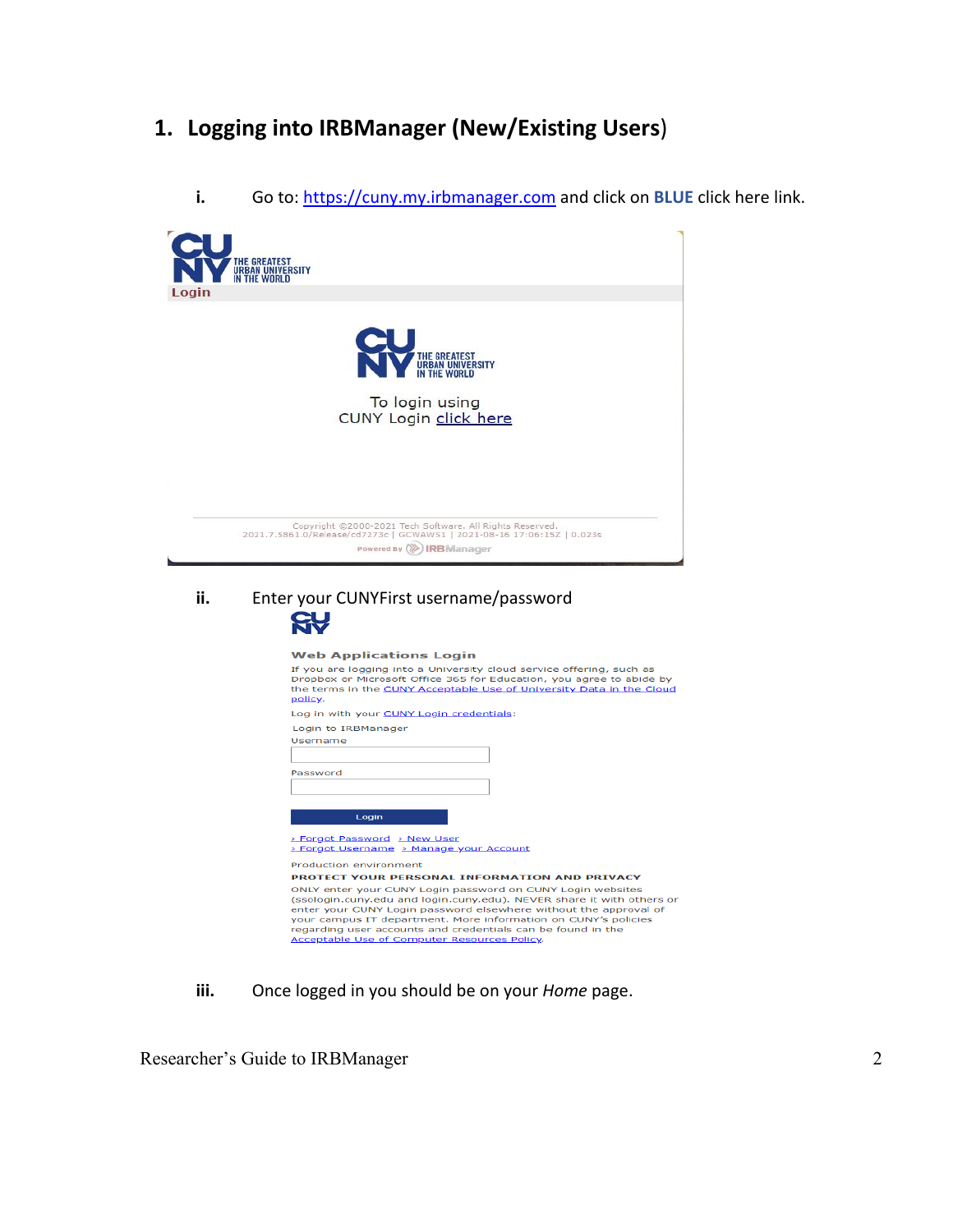- **iv.** Profiles for New Users will be automatically created once they've logged into IRBManager with their CUNYFirst credentials.
- **v.** If you are a CUNY researcher/research personnel who **DOES NOT** have CUNYFirst credentials request an IRBManager account by emailing irbmanager@cuny.edu and including the following information in your email:
	- First and Last Name
	- EMPLID
	- DOB (Does not need be your actual DOB)
	- PIN (You can make something up)
	- CUNY email address

\*You will be notified within 1-2 business days with your credentials to log into IRBManager.

# <span id="page-3-0"></span>**2. Linking CITI Certifications to IRBManager Profile**

**i.** If you have completed CITI training as a CUNY researcher, information related to your CITI training will be linked automatically to your IRBManager profile and will be available to HRPP and IRB reviewers; **however**, you MUST log into CITI and confirm that **your preferred email address in CITI is your CUNY email address. Your secondary email address should be a personal email address. Please follow these instructions to ensure that your CITI Certifications are linked to your IRBManager Profile:**

- a. Log in to CITI at [https://www.citiprogram.org](https://www.citiprogram.org/)
- b. In the upper right under your name and ID, click the down arrow.
- c. Select "Profiles".
- d. Under "Member Profiles", click "Edit Profile".
- e. Scroll down to Your preferred email address.
- f. Confirm that this is your current CUNY email address, or revise if needed.

**ii.** If you have not completed the process above then you **MUST** upload your current CITI Certification to your profile in IRBManager. Please follow these instructions:

- a. Log in to IRBManager a[t https://cuny.my.irbmanager.com](https://cuny.my.irbmanager.com/)
- b. In the upper right click on Settings.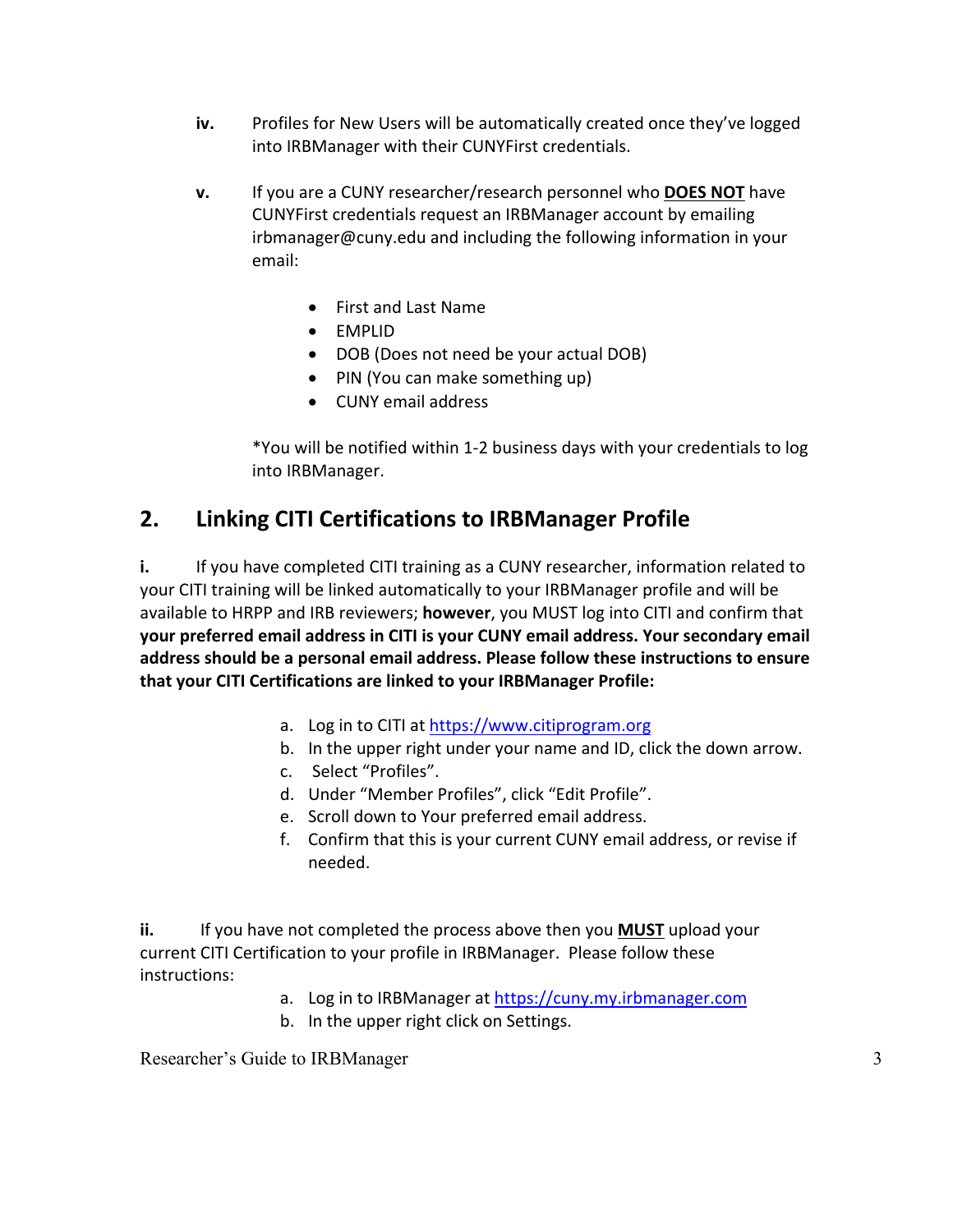- c. Select "My Attachments".
- d. Select "Add Attachment".
- e. In dropdown box choose "Education CUNY CITI completion certificate"
- f. Then click "Select Files…" select the CITI Certificate saved to your computer then click Open.
- g. Lastly, click on Attach button to attach CITI Certification to profile.

#### <span id="page-4-0"></span>**3. IRBManager Dashboard**

**i. Once you've logged into IRBManager you will be forwarded to your Dashboard.** The dashboard is the hub of the xForms (applications) and the landing page when logging in to IRBManager. Projects and Events that individuals are associated with can be located here. Clicking on the buttons under each tab allows you to view and sort the projects, events, or xForms.

#### **ii. Areas of the Dashboard**

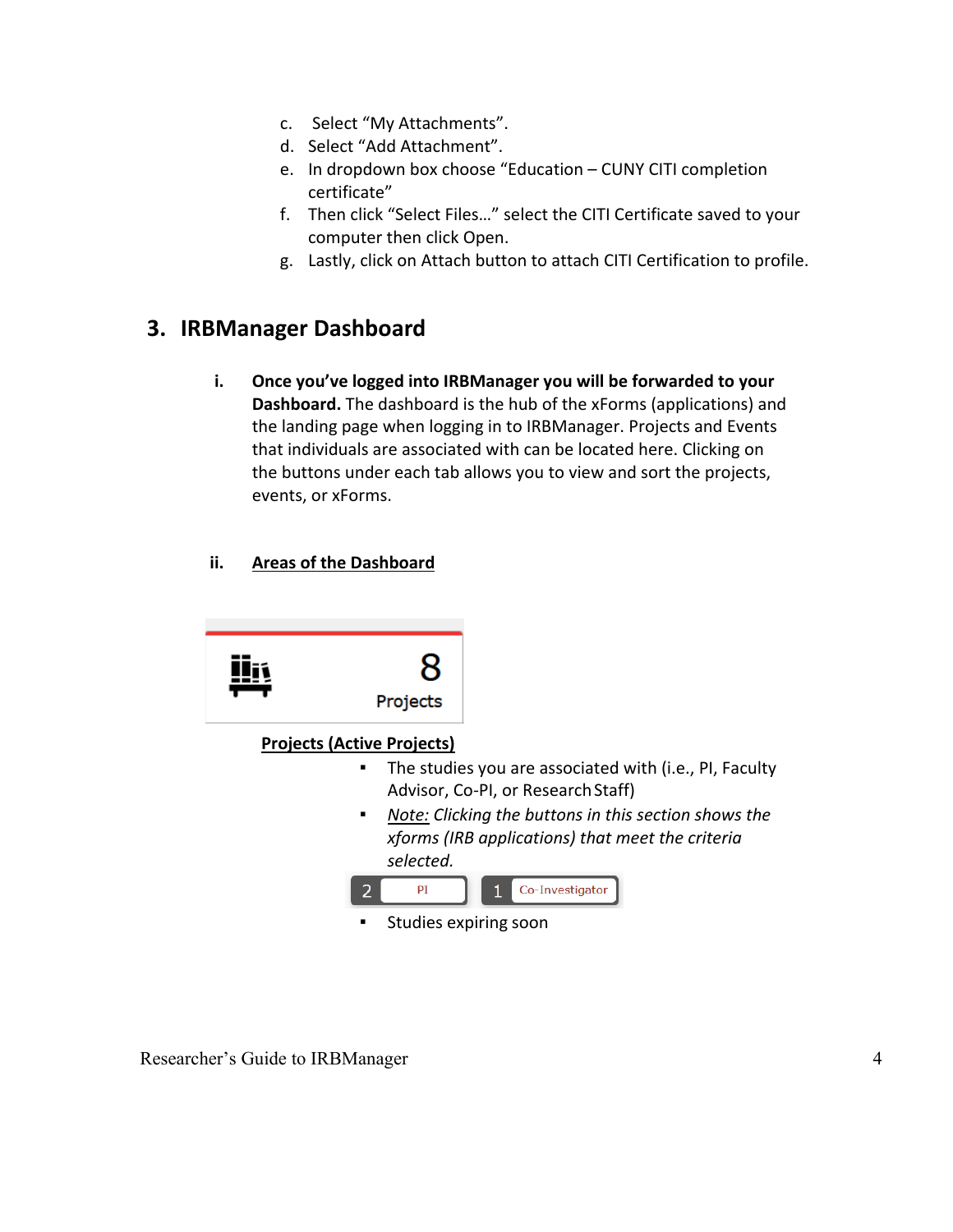

#### **xForms (Active xForms)**

- The number of unsubmitted xForms the IRB applications that you have initiated (asthe submitter)
- The number being processed at a later stage (after application data entry)
- You may start a new application by click on the Start xForm Button.

#### Start xForm

- xForms awaiting your attention (e.g., review and sign, etc.)
- *Note: Clicking the buttons in this section shows the xforms (IRB applications) that meet the criteria selected.*

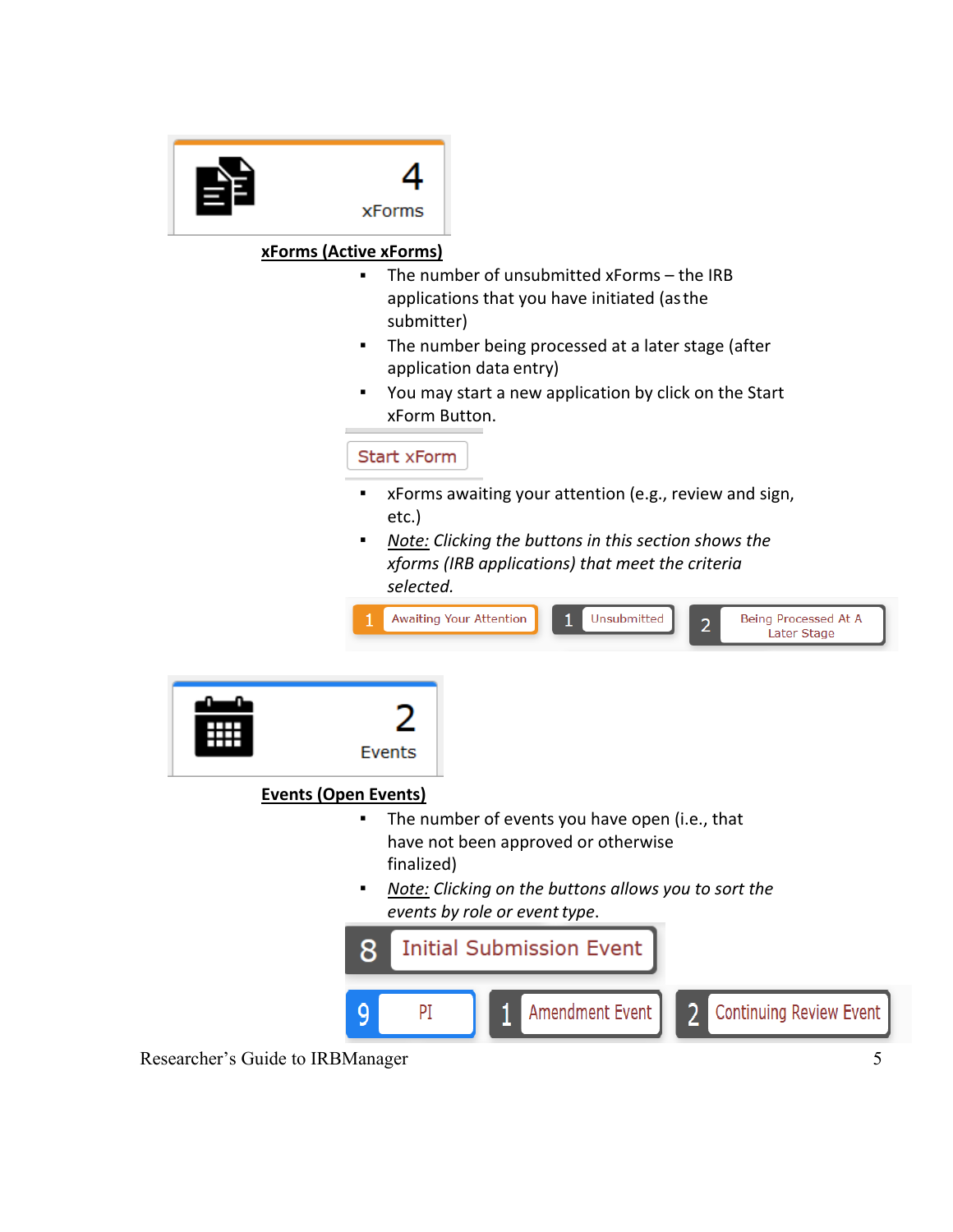#### **4. Printing Initial Submission xForm**

<span id="page-6-0"></span>**i.** On Dashboard, please click on Start xForm Button:

**Start xForm** 

**ii.** Then click on print icon  $\phi$  to the left on form name. This will allow you to print the entire application.

#### <span id="page-6-1"></span>**5. Creating Initial Submission XForms in IRBManager**

- **i.** On Homepage click on Start xForms tab then Start xForm button.
- **ii.** Click on Protocol Form.
- **iii.** Then click "Start a New Application".
- **iv.** Once xForm has been completed please click on next and click on "I Agree" checkbox and digitally sign application on Signature Page. Then click on next button.
- **v.** Then click on the Submit button to submit the application to the campus HRPP Office.

#### **vi. Reminders:**

- a. You may complete application sections by using the dropdown box at the top of the xForm. This will allow researchers to navigate through the application without having to answer all questions on the form.
- b. Please select campus where the application will be sent in "Campus" question. PI's should indicate the campus where they have their primary affiliation. Student PI's should indicate the campus where their faculty advisor has their primary affiliation
- c. If you can not find Personnel's name in IRBManager, please have them log into IRBManager with their CUNYFirst credentials. This will add their name to the system.
- d. Please make sure that ALL research personnel have either updated their email information in CITI or added their CITI Certificates to their IRBManager profiles. See instructions in "Linking CITI Certifications..." section for details.
- e. Student PI submissions will be sent to their faculty advisor for approval prior to submission to the campus HRPP office.

# <span id="page-6-2"></span>**6. Creating Initial Proxy Submissions in IRBManager**

- **i.** On Homepage click on xForms Tab then Start XForm.
- **ii.** Click on Protocol Form.

Researcher's Guide to IRBManager 6 and the search of the search of the search of the search of the search of the search of the search of the search of the search of the search of the search of the search of the search of t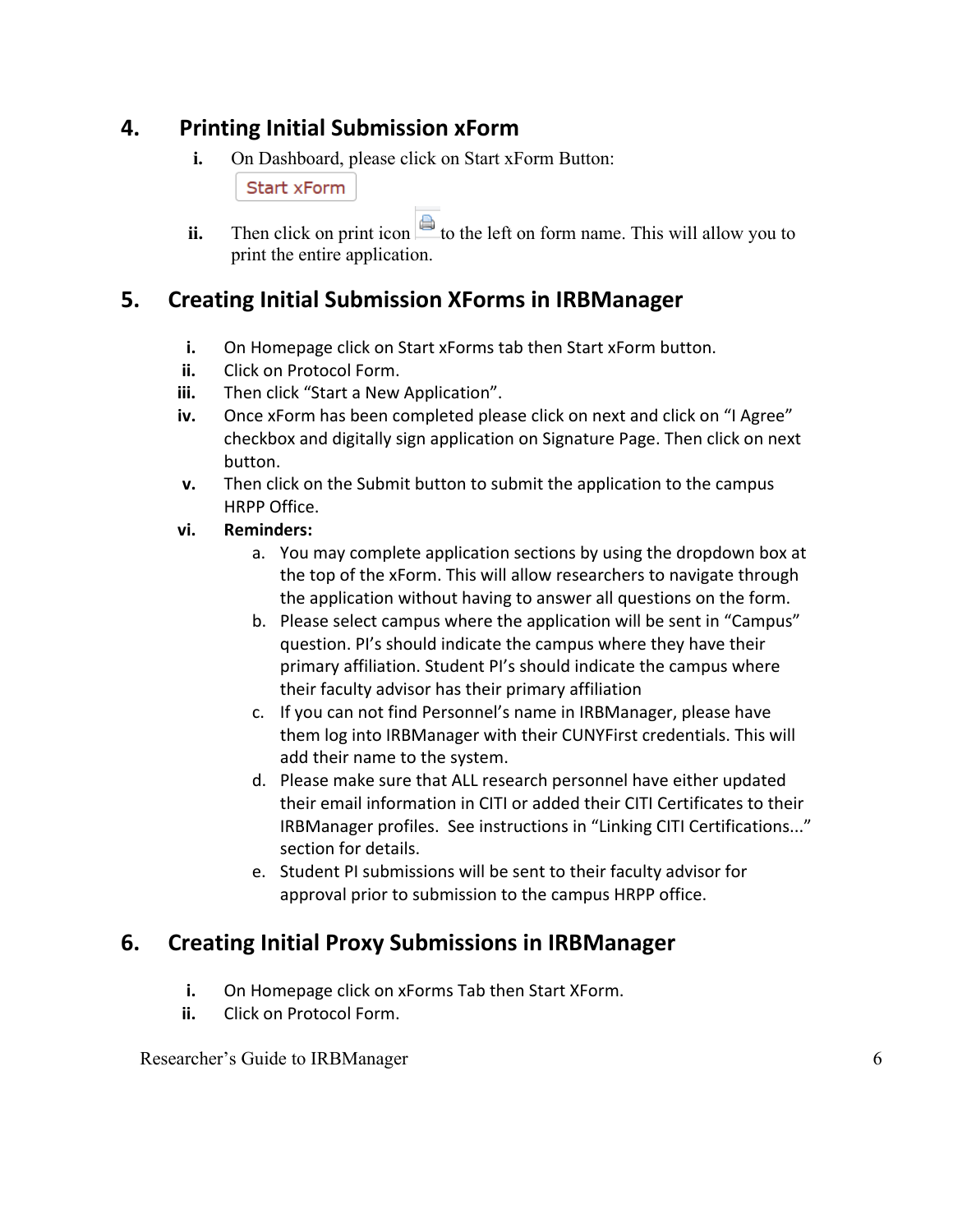- **iii.** Then click "Start a New Application".
- **iv.** Enter name of person who will be serving as PI in "Principal Investigator" question in xForm.
- **v.** Once xForm has been completed please click on next and click on "I Agree" checkbox and digitally sign application on Signature Page. Then click on next button.
- **vi.** Then click on the Submit button to submit the application to the PI for review/submission to the campus HRPP Office.
- **vii.** Proxy submissions will be sent to the person listed as PI for approval prior to submission to the campus HRPP Office.

#### **viii. Reminders:**

- a. You may complete application sections by using the dropdown box at the top of the xForm. This will allow researchers to navigate through the application without having to answer all questions on the form.
- b. Please select campus where the application will be sent in "Campus" question. PI/Submitter should indicate the campus where PI has their primary affiliation. Student PI/Submitters should indicate the campus where their faculty advisor has their primary affiliation.
- c. If you cannot find Personnel's name in IRBManager, please have them log into IRBManager with their CUNYFirst credentials. This will add their name to the system.
- d. Please make sure that ALL research personnel have either updated their email information in CITI or added their CITI Certificates to their IRBManager profiles. See instructions in "Linking CITI Certifications..." section for details.
- e. Student PI submissions will be sent to their faculty advisor for approval prior to submission to the campus HRPP office.

#### <span id="page-7-0"></span>**7. Creating Amendments in IRBManager**

- **i.** On Homepage click on Projects Tab then select Protocol Number of Project.
- ii. Click on the two sheets under Reference xForms in middle of page.
- **iii.** Choose "Copy for Amendment" then fill out Xform.
- **iv.** Once xform has been completed please click on next and click on "I Agree" checkbox and digitally sign application on Signature Page. Then click on next button.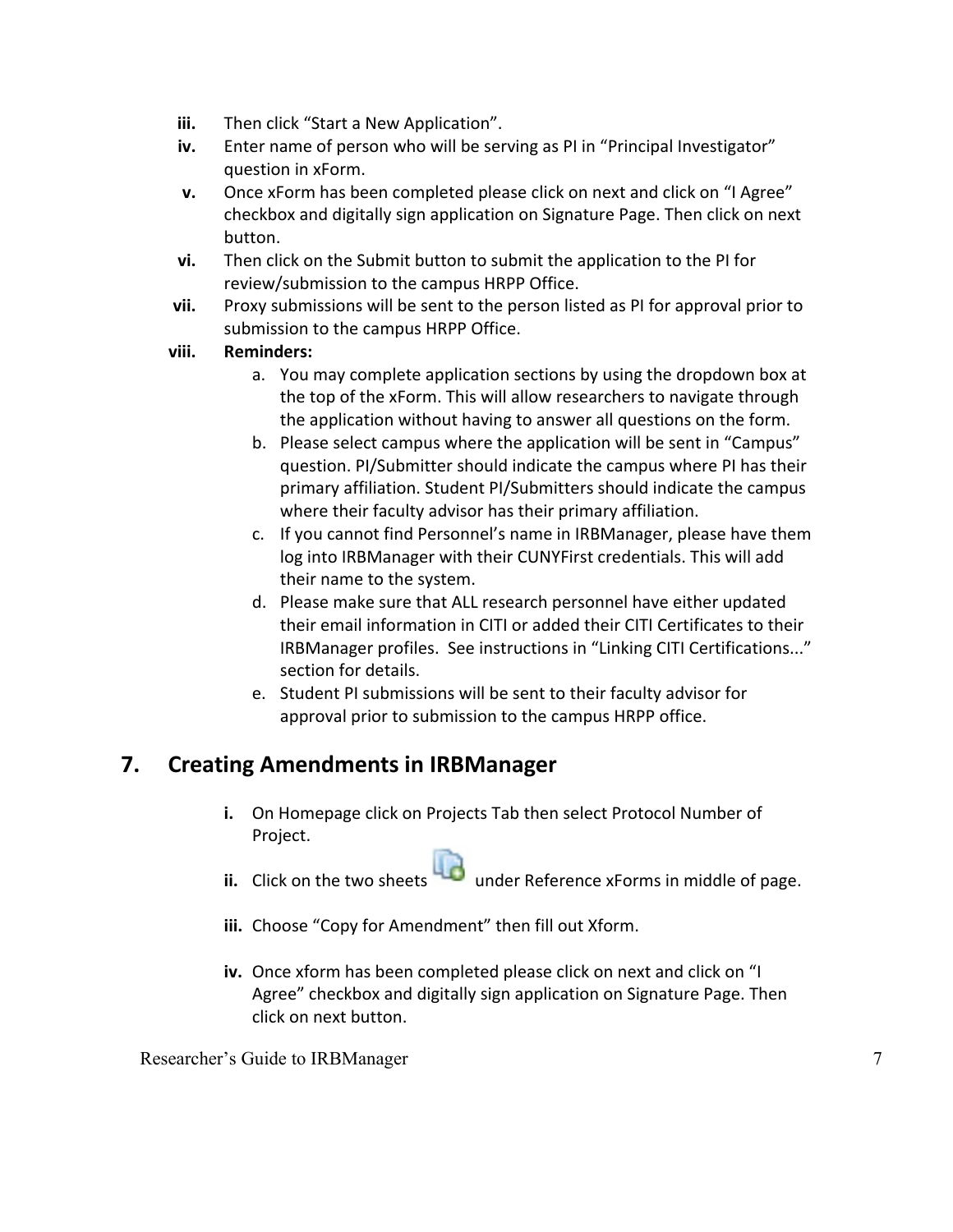- **v.** Then click on the Submit button to submit the application to the campus HRPP Office.
- **vi. Reminders:**
	- a. If you cannot find Personnel's name in IRBManager, please have them log into IRBManager with their CUNYFirst credentials. This will add their name to the system.
	- b. Please make sure that ALL research personnel have either updated their email information in CITI or added their CITI Certificates to their IRBManager profiles. See instructions in "Linking CITI Certifications..." section for details.
	- c. Student PI submissions will be sent to their faculty advisor for approval prior to submission to the campus HRPP office.

#### <span id="page-8-0"></span>**8. Creating Continuing Review XForms in IRBManager**

- **i.** On Homepage click on Projects Tab then select Protocol Number of Project
- **ii.** Click on Start xForm under Actions
- **iii.** Choose "Continuing Review" then fill out xForm.
- **iv.** Once xForm has been completed please click on next and click on "I Agree" checkbox and digitally sign application on Signature Page. Then click on next button.
- **v.** Then click on the Submit button to submit the application to the campus HRPP Office.
- **vi.** Student PI submissions will be sent to their faculty advisor for approval prior to submission to the campus HRPP office.

#### <span id="page-8-1"></span>**9. Creating Final Report XForms in IRBManager**

- **i.** On Homepage click on Projects Tab then select Protocol Number of Project.
- **ii.** Click on Start xForm under Actions.
- **iii.** Choose "Final Report" then fill out xForm.
- **iv.** Once xform has been completed please click on next and click on "I Agree" checkbox and digitally sign application on Signature Page. Then click on next button.

Researcher's Guide to IRBManager 8 and 1992 and 1993 and 1993 and 1993 and 1993 and 1993 and 1993 and 1993 and 1993 and 1993 and 1993 and 1993 and 1993 and 1993 and 1993 and 1993 and 1993 and 1993 and 1993 and 1993 and 199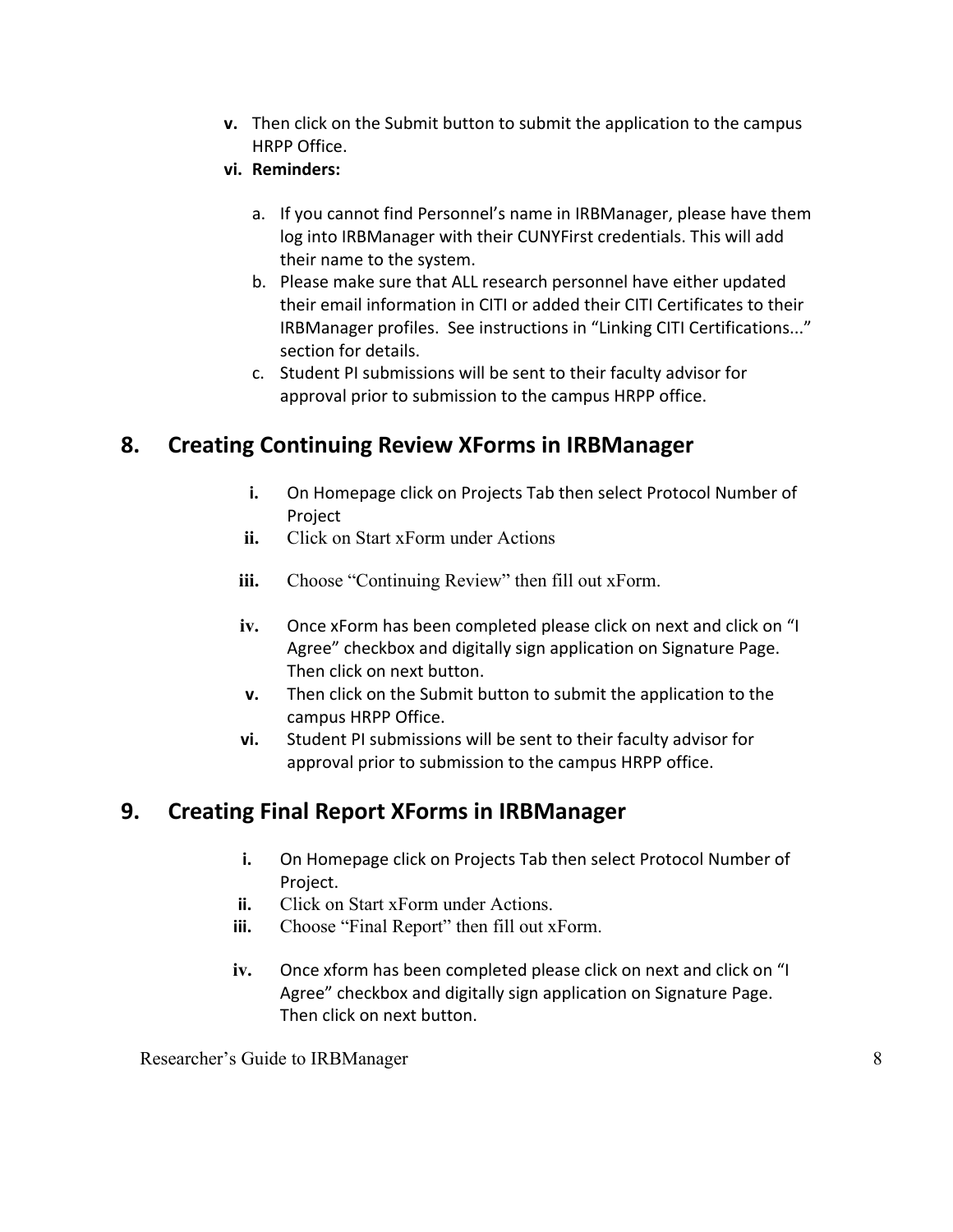- **v.** Then click on the Submit button to submit the application to the campus HRPP Office.
- **vi.** Student PI submissions will be sent to their faculty advisor for approval prior to submission to the campus HRPP office.

#### <span id="page-9-0"></span>**10. Creating Event Reporting XForms in IRBManager**

- **i.** On Homepage click on Projects Tab then select Protocol Number.
- **ii.** Click on Start xForm under Actions
- **iii.** Choose "Event Reporting Form" then fill out xForm.
- **iv.** Once xForm has been completed please click on next and click on "I Agree" checkbox and digitally sign application on Signature Page. Then click on next button.
- **v.** Then click on the Submit button to send the application to the campus HRPP Office.
- **vi.** Student PI submissions will be sent to their faculty advisor for approval prior to submission to the campus HRPP Office.
- **vii.** Proxy submissions will be sent to the PI for review/approval prior to submission to the campus HRPP Office.

# <span id="page-9-1"></span>**11. Copying existing Initial Application xForms for new submissions:**

- **i.** On Homepage click on Projects Tab then select Protocol Number of Project.
- **ii.** Click on the two sheets under Reference xForms in middle of page.
- **iii.** Choose "Copy for use for a New Protocol" then fill out xForm.
- **iv.** Once xForm has been completed please click on next and click on "I Agree" checkbox and digitally sign application on Signature Page. Then click on next button.
- **v.** Then click on the Submit button to submit the application to the campus HRPP Office.
- **vi. Reminders:**
	- a. Make sure that you've revised application to meet the criteria of new project. All documents should be revised to be consistent with new submission.
	- b. You may complete application sections by using the dropdown box at the top of the xForm. This will allow researchers to navigate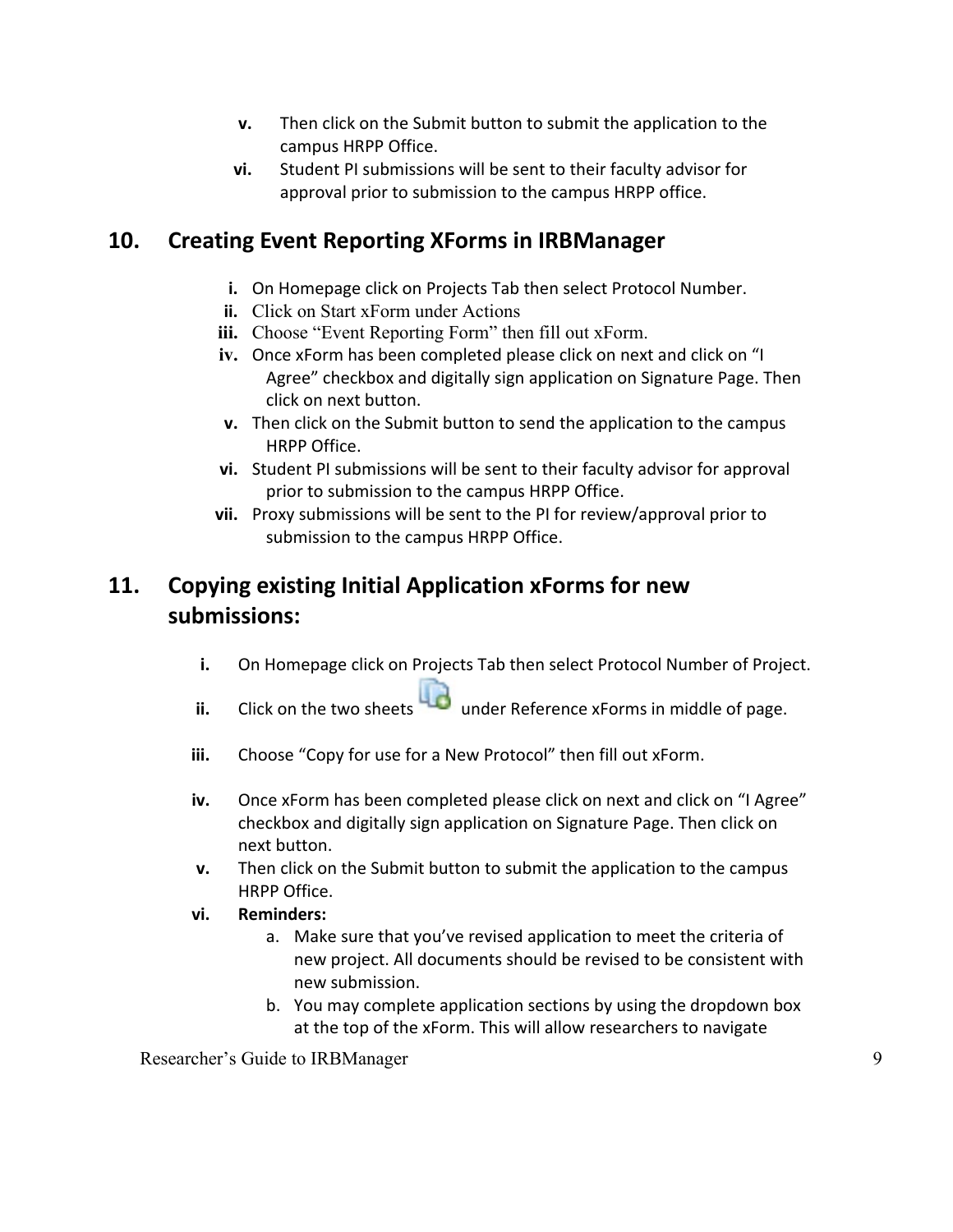through the application without having to answer all questions on the form.

- c. If you cannot find Personnel's name in IRBManager, please have them log into IRBManager with their CUNYFirst credentials. This will add their name to the system.
- d. Please make sure that ALL research personnel have either updated their email information in CITI or added their CITI Certificates to their IRBManager profiles. See instructions in "Linking CITI Certifications..." section for details.
- e. Student PI submissions will be sent to their faculty advisor for approval prior to submission to the campus HRPP office.

# <span id="page-10-0"></span>**12. Creating HRPP IRB of Record XForms in IRBManager**

- **i.** Please consult with your campus HRPP Coordinator to inquire as to whether or not an IRB Authorization Agreement can be entered into prior to submitting this xForm.
- **ii.** On Homepage click on xForms tab then Start xForm button.
- **iii.** Click on HRPP IRB of Record Form.
- **iv.** Then click "Start a New Application".
- **v.** Once xForm has been completed please click on next button then click on the submit button to send application to campus HRPP Office.
- **vi.** Student PI submissions will be sent to their faculty advisor for approval prior to submission to the campus HRPP office.

# <span id="page-10-1"></span>**13. Transferring IDEATE protocols into IRBManager**

**i.** PI/SUBMITTER Transfer Instructions:

This process should **ONLY** be used if there are no changes being made to the approved IDEATE protocol. **Any changes (i.e. addition of new research personnel, change in research design/procedures, changes to research instruments, etc.) requires HRPP/IRB review and approval prior to implementation.**

> 1. PI/SUBMITTER may transfer their IDEATE protocols by going to their homepage click on Projects Tab then select Protocol Number.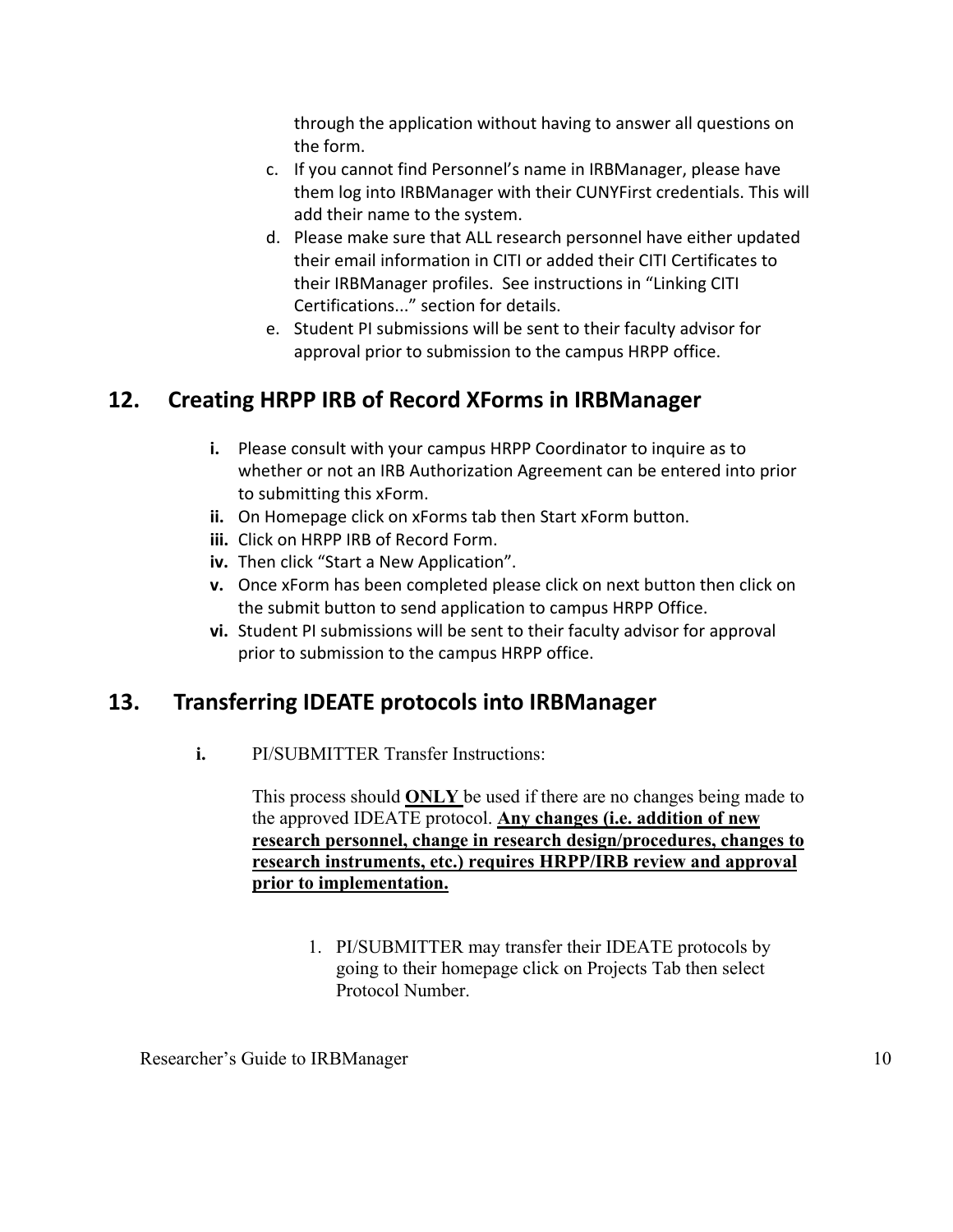- 2. You can access a link to a read-only version of the IDEATE Application in "IDEATE Legacy Link" towards the top of Protocol Site page.
- 3. Click on the two sheets under Reference xForms in middle of page.
- 4. Choose "Copy for Amendment" then fill out XForm and add all currently approved documents (i.e., recruitment, consent, research materials, etc.)
- 5. PI/SUBMITTER should indicate yes to "Are you ONLY creating this submission in order to populate your currently approved protocol information?".
- 6. Once PI/SUBMITTER has completed application, they must enter their password on Signature Page. Then click on the Next button at the top/bottom of screen.
- 7. Lastly, PI/SUBMITTER must click on Submit button which will automatically upload completed form onto IRBManager

#### 8. **Reminders:**

- a. Please select campus where the application will be sent in "Campus" question. PI's should indicate the campus where they have their primary affiliation. Student PI's should indicate the campus where their faculty advisor has their primary affiliation.
- b. If you cannot find Personnel's name in IRBManager, please have them log into IRBManager with their CUNYFirst credentials. This will add their name to the system.
- c. Please make sure that ALL research personnel have either updated their email information in CITI or added their CITI Certificates to their IRBManager profiles. See instructions in "Linking CITI Certifications..." section for details.
- d. Student PI submissions will be sent to their faculty advisor for approval prior to submission to the campus HRPP office.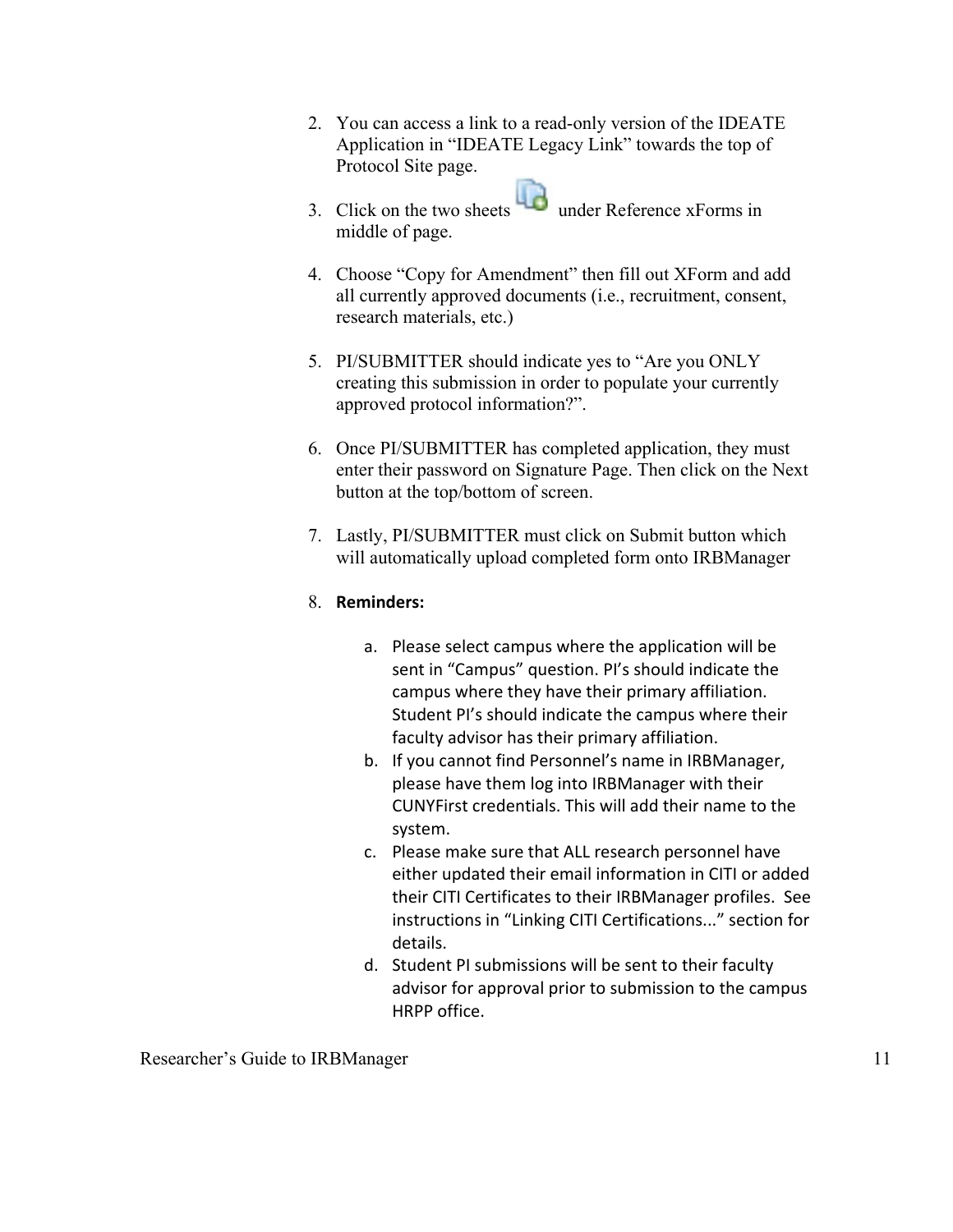- e. Please be reminded to attach all approved attachments in IRB Manager. See FAQs section at the end of this guide.
- 9. Researchers may also obtain assistance from staff at CUNY Central. Please coordinate this process with your campus HRPP Office.

#### <span id="page-12-0"></span>**14. Faculty Advisor Approval Instructions**

- **i.** Once the Student PI submits their xForm it will be forwarded to their advisor for review/approval. Faculty advisors are required to review their student's projects prior to submitting it to the HRPP Office.
- **ii.** The faculty advisor will receive an email from IRBManager informing them that their student has submitted an xForm.
- **iii.** Faculty Advisors may click on the BLUE link within this email to access the xForm. If not logged onto IRBManager advisors must log into IRBManager using their CUNYFirst credentials to access the application.
- **iv.** The entire application will appear on the page. Once Faculty Advisor has completed their review of the submission please click on Next button on either top/bottom of screen.
- **v.** Then answer "yes" to is this project is ready for submission if the project is ready to be sent to the HRPP Coordinator Office. If the project requires revisions, please answer "no" to this question and provide information to student as to information is required.
- **vi.** Then click on Next button on top/bottom of page to either submit the project to the HRPP Coordinator Office (if project is ready for submission) or back to the Student PI for revisions.
- **vii. Reminders:**
	- a. Please make sure that student has selected campus where faculty advisor has their primary affiliation in "Campus" question on xForm (i.e., Initial Submissions and Amendments).
	- b. Please ensure that all CUNY/Non-Affiliated Personnel have been added to the submission. If you cannot find CUNY Personnel's name in IRBManager, please have them log into IRBManager with their CUNYFirst credentials. This will add their name to the system.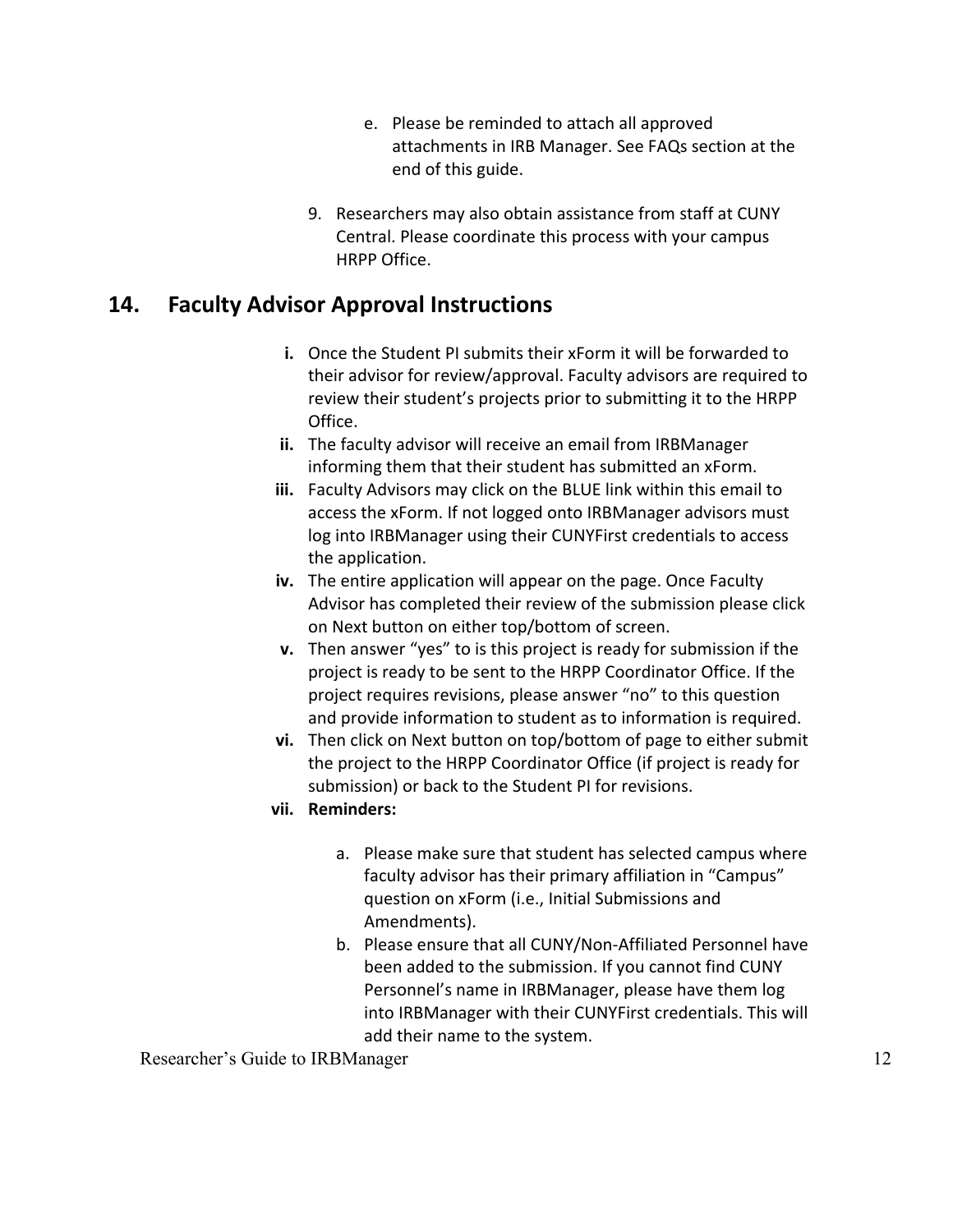- c. Please make sure that ALL research personnel have either updated their email information in CITI or added their CITI Certificates to their IRBManager profiles. See instructions in "Linking CITI Certifications..." section for details.
- d. Faculty Advisors will be copied on all correspondence sent to Student PI's.
- e. Faculty Advisors may also view items that require their attention by selecting xForms tab then clicking on Awaiting your Attention button.

#### <span id="page-13-0"></span>**15. Information Requested by the IRB Office**

- **i.** The xForm may be returned during the pre-review or IRB Review Process for additional information requested by the HRPP Coordinator Office
- **ii.** An email will be sent to the submitter, PI, and Faculty Advisor informing them that protocol is being sent back for revisions by the HRPP Coordinator Office.
- **iii.** Please click on the **BLUE** link provided in the email to be forwarded directly to the protocol. If you are not logged into IRBManager PI/Submitter will have to log into IDEATE with their IDEATE credentials.
- **iv.** Submitter, PI, and Faculty Advisor may also view items that require their attention by selecting xForms tab then clicking on Awaiting your Attention button.
- **v.** Notes will be provided within the xForm alongside the question(s) they pertain to withdetailed information about the requests. To view questions with notes please click on More button at the bottom of opened xForm and select View Questions with Notes. IRB Manager will generate a pdf of application questions that have notes on them.
- **vi.** Once revisions are completed, please sign the xForm and submit the form back to the HRPP Coordinator Office for review.
- **vii.** Student PI submissions will be sent first to the faculty advisor for review/approval prior to submission to the HRPP Coordinator Office.
- **viii.** If projects are submitted on behalf of PI, PI will be required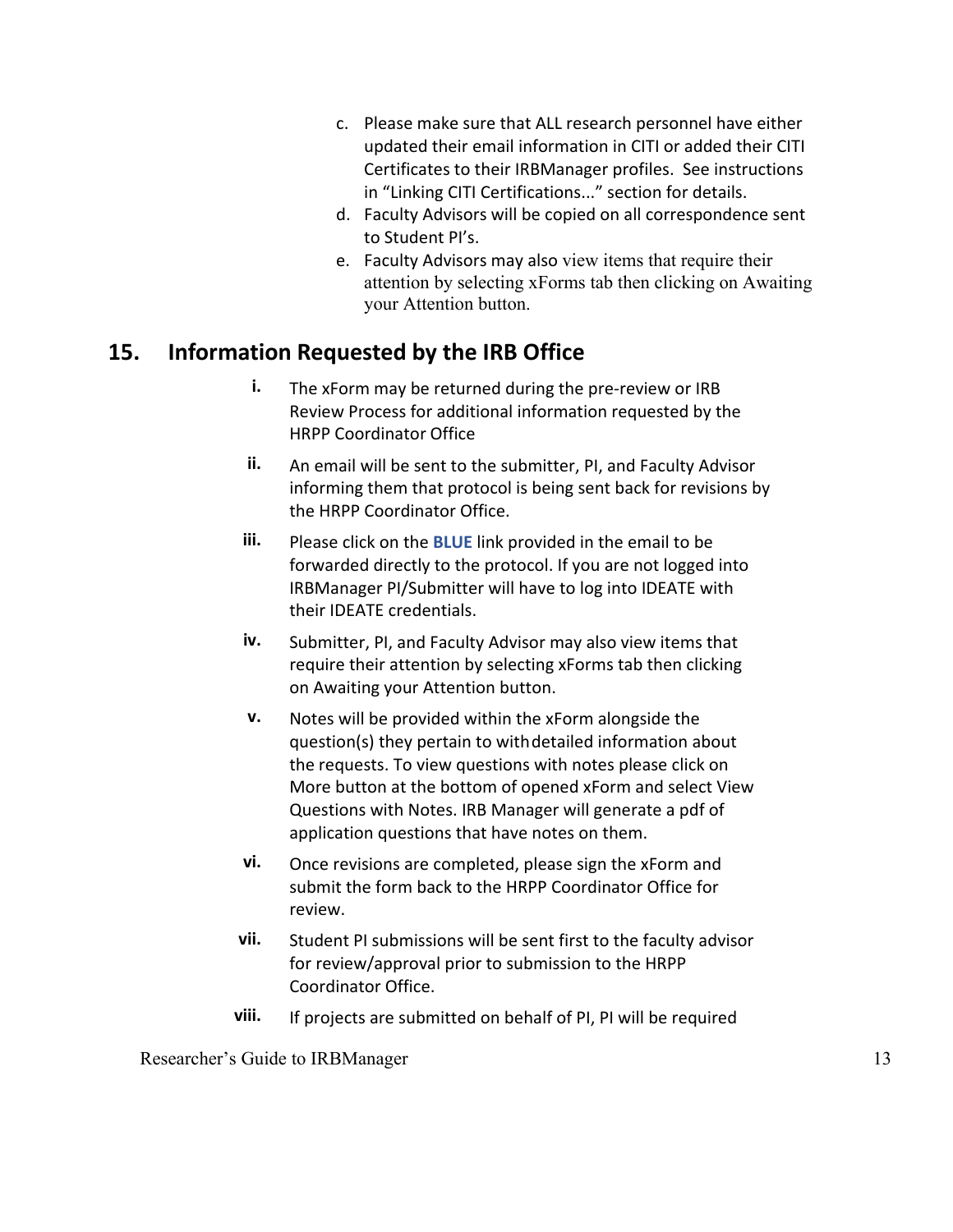to review/sign off on projects prior to submission to the HRPP Coordinator Office.

#### <span id="page-14-0"></span>**16. Notes Feature**

**i.** Notes may be added in the xForm. Notes are essentially electronic sticky-notes; using this feature allows easy communication between researchers and IRB Staff (or any others working on the xForm). Notes can be added and removed as needed; notes removed by the research team prior to submission will not be available to IRB Staff. Notes can be added to each question in the xForm.



**ii.** Notes are not retained when an IRB Application xForm is copied for amendment. **Therefore, notes do not replace complete responses to questions or within application fields. Any information pertinent to the IRB Application must be incorporated into relevant application fields.**

**iii.** An option to view a summary of the notes on the form is available, which is helpful when collaborating on the Application Data Entry stage of the form, or when the IRB returns the xForm to the submitter for additional information.

|                                                         | View Attachment Questions<br>View Questions with Notes<br>View Changed Responses |
|---------------------------------------------------------|----------------------------------------------------------------------------------|
| Previous   Next   Save for Later   More ▶   View as PDF |                                                                                  |

Researcher's Guide to IRBManager 14

 $\Box$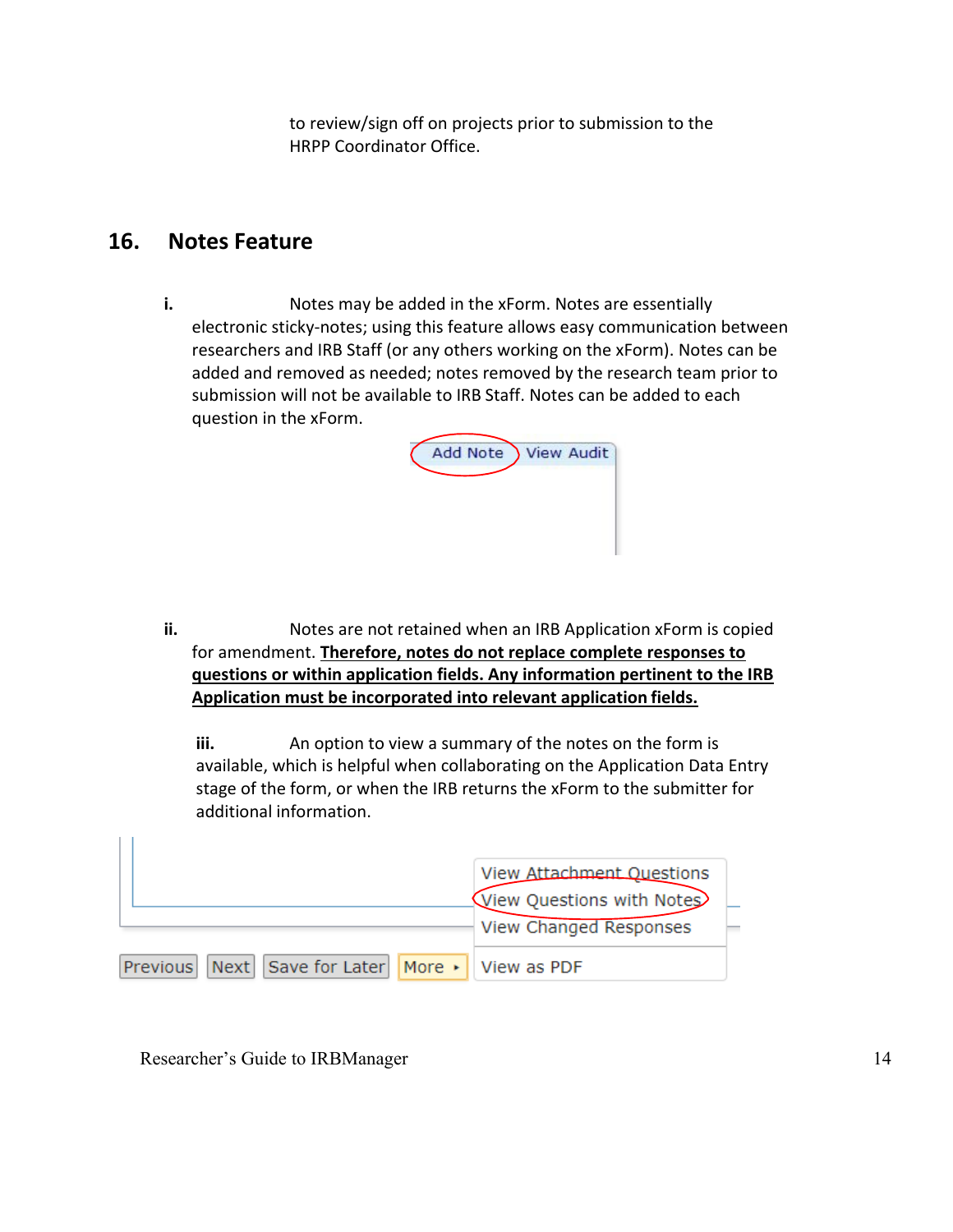#### <span id="page-15-0"></span>**17. Creating PDF of Completed IRB Application**

- **i.** A PDF of any xForm is available for download at the bottom of the opened xForm.
- **ii.** The completed xForm may be saved as a PDF for ease of collaboration and record-keeping.

|                                                                                    | View Attachment Questions                           |
|------------------------------------------------------------------------------------|-----------------------------------------------------|
|                                                                                    | View Questions with Notes<br>View Changed Responses |
| $\vert$ Next $\vert$ Save for Later $\vert$ More $\vert$ (View as PDF)<br>Previous |                                                     |

#### <span id="page-15-1"></span>**18. Uploading Documents as Attachments**

 $\vert \ \vert$ 

- **i.** Each attachment should only contain one document type (e.g., recruitment letter, informed consent document, survey questions, etc.). For instance, when uploading data collection materials, do not include or attach consent or recruitment documents.
- **ii.** If more than one type of data collection materials will be used (e.g., survey questions, interview questions, etc.), upload them separately.
- **iii.** The Attachments section is located at the end of initial submission xForm. Please follow these instructions for attaching documents in xForms:

**a.** Click the "Add Attachment" button to open a pop-up window on screen.

**b.** Click "Select files..." to browse for the document(s) you wish to attach.

**c.** Click the "Attach" button at the bottom of the window.

**d.** The window will auto-close and attach the document to your application.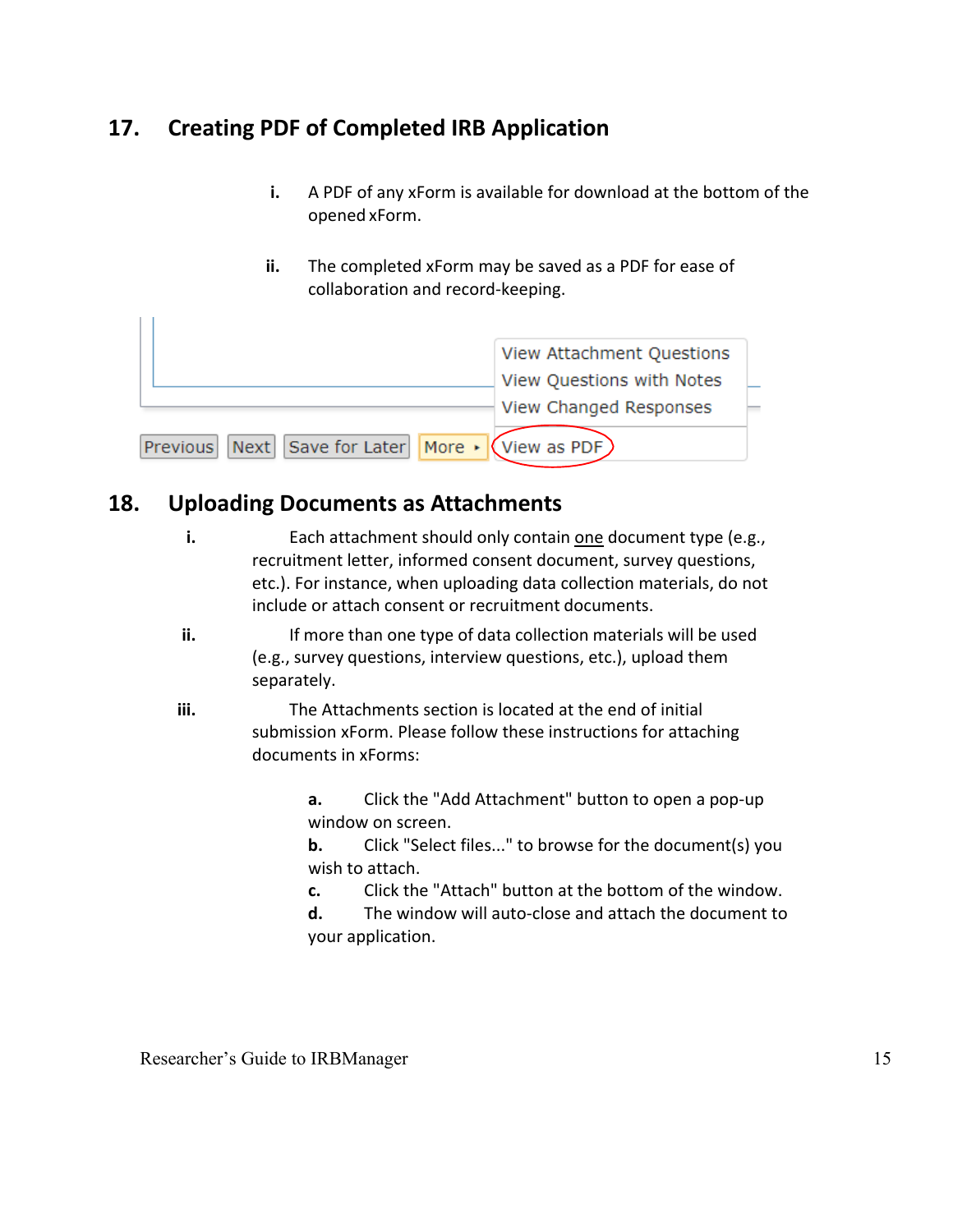#### <span id="page-16-0"></span>**19. Document Naming Conventions**

- **i.** Be intentional with document naming.
- **ii.** Use consistent naming conventions for document.
- **iii.** Use *descriptive* file names (e.g., Group 1 Informed Consent). Descriptive file names are VERY helpful for reviewers.
- **iv.** Use *distinctive* file names (e.g., Control Consent, Condition 1 Consent, Condition 2 Consent, instead of three items all named "Consent"). Unique names allow researchers to quickly find the right item when updating materials and enable IRB reviewers to easily communicate about specific documents. Uploading items one at a time will automatically capture the document's distinctive file name.
- **v.** Using the same filename for a document when replacing the previous version is helpful to the reviewer so that it is clear what was replaced. The document name may include version number or dates but maintaining the descriptive part of the name (e.g., child assent letter.doc, parental consent letter.doc, etc.) is requested.

#### <span id="page-16-1"></span>**20. Deleting xForms**

- **i.** xForms can only deleted during data entry stage (i.e., prior to being submitted for review). You may delete xForms by following these instructions:
	- a. Click on xForms tab then unsubmitted forms filter.
	- b. Scroll mouse on xForms that appear in this section and click on the red X to delete them.
- **ii.** If you need to withdraw xForms that have been submitted for review, please see our Withdrawal Instructions below.

#### <span id="page-16-2"></span>**21. Withdrawing xForms**

- **i.** If PI/Submitters wish to withdraw applications that were submitted for review they must contact their HRPP Coordinator to request withdrawal providing the following information:
	- PI's name (if different than Submitter)